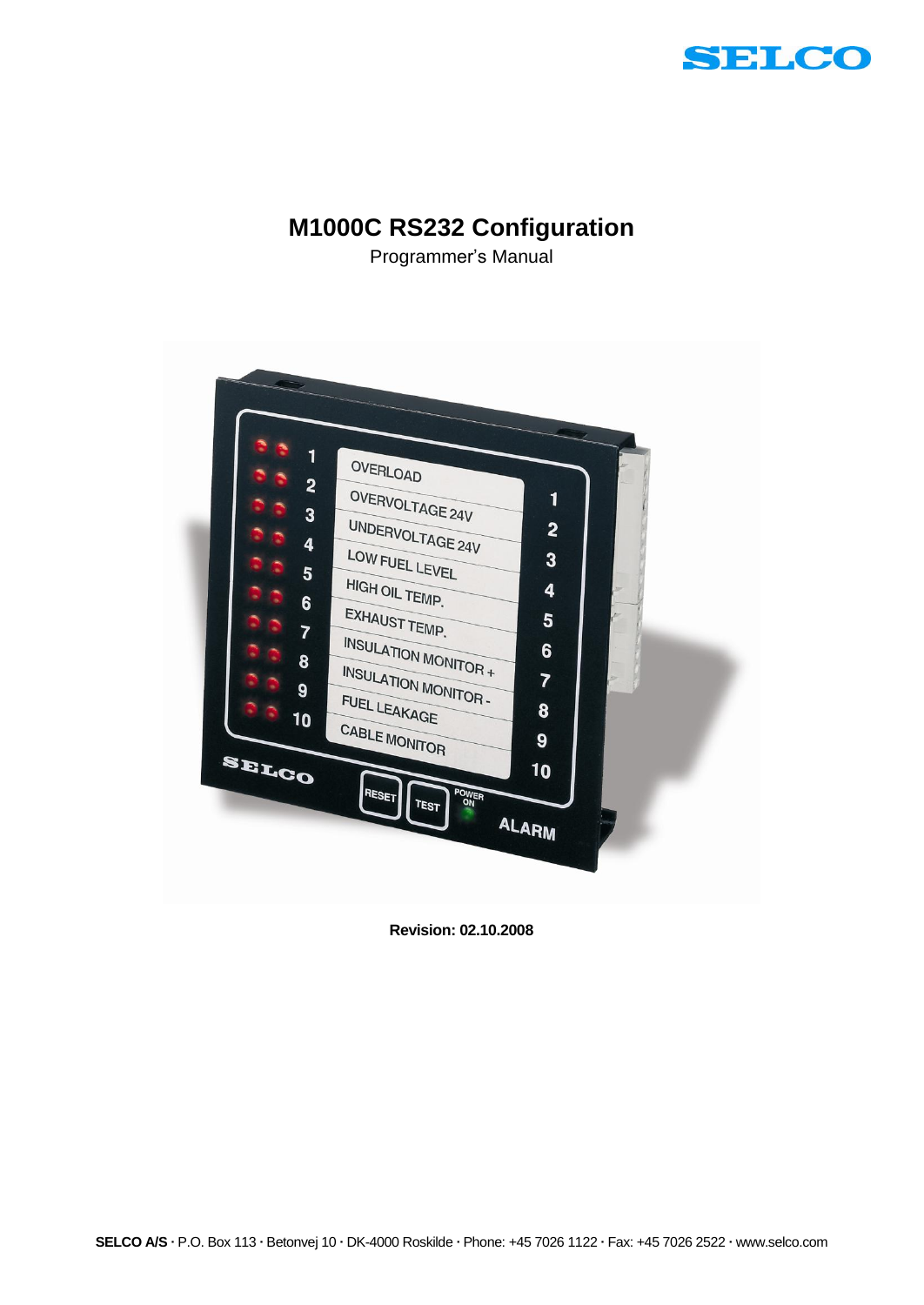

# <span id="page-1-0"></span>**Table of content**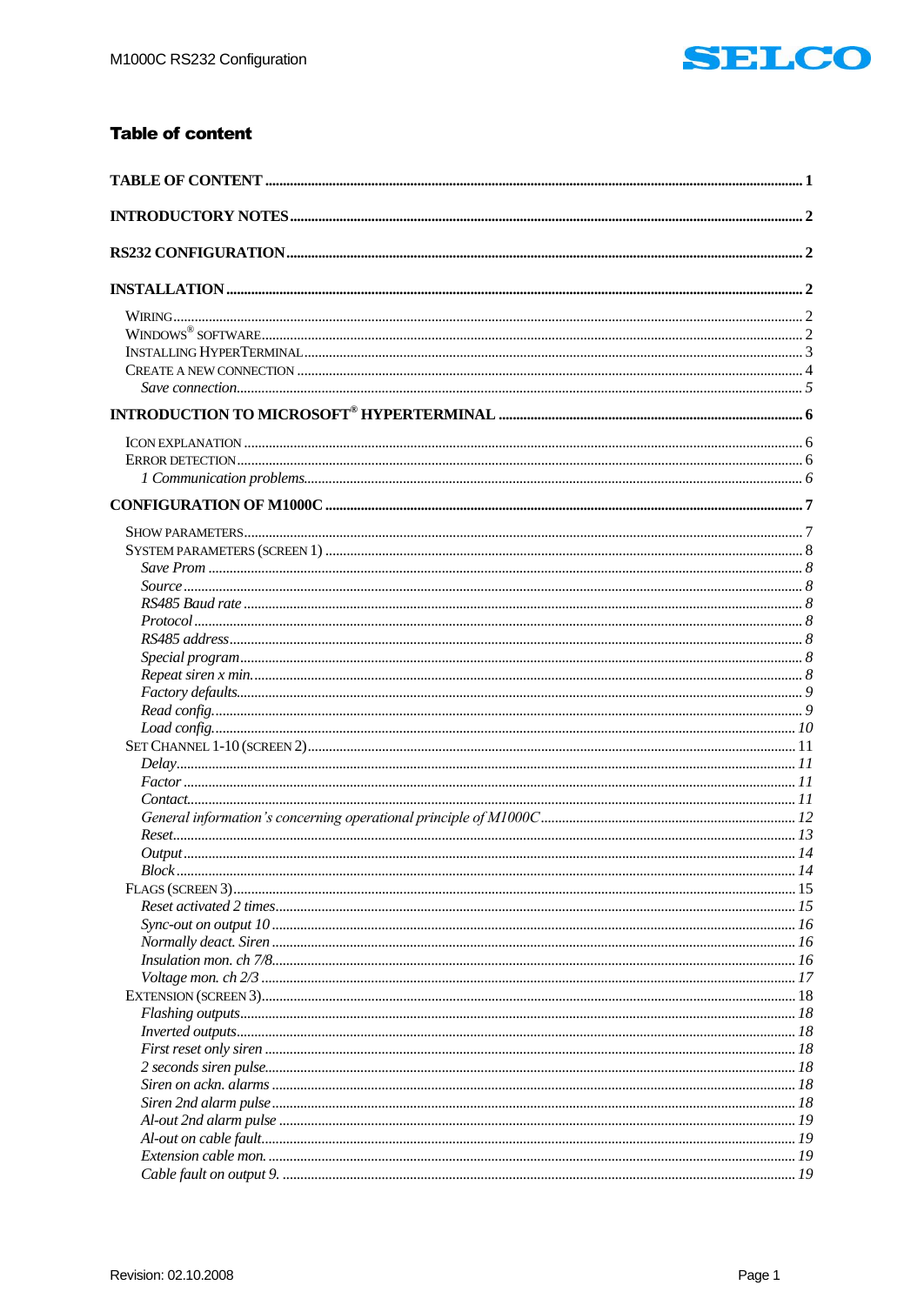

# <span id="page-2-0"></span>Introductory notes

This document describes how to configure the SELCO M1000C Alarm Annunciator using the included RS232 cable and a Windows® PC running Microsoft® HyperTerminal.

# <span id="page-2-1"></span>RS232 Configuration

There are two ways of configuring the M1000C Alarm Annunciator – by the 16 dip switches located on the rear of the unit, or through the build-in RS232 interface (RJ plug). The 16 dip switches have a limited number of combinations and provide only restricted combinations for e.g. channels and delays. The RS232 based configuration is unrestricted.

RS232 based configuration is easily done using a standard ANSI compatible terminal application e.g. Microsoft<sup>®</sup> HyperTerminal (which is supplied with the Windows<sup>®</sup> operating system) or any other ANSI terminal. The configuration is done through the special RS232 cable, which is delivered with the M1000 units.

## <span id="page-2-2"></span>Installation

## <span id="page-2-3"></span>Wiring

Plug one end of the supplied RS232 cable into the grey RJ plug located on the side of the M1000C (next to the supply). The other end of the cable (with the DB9 plug) connects to a PC COM port (COM1 is used in this manual).

**Important:** Do not attach the power supply to the M1000 before the Microsoft<sup>®</sup> HyperTerminal application is running. No damage will occur, but it might prevent the M1000C form initializing the communication.

## <span id="page-2-4"></span>Windows® software

Windows $^{\circledR}$  NT, 2000 and XP will normally install HyperTerminal by default. Windows $^{\circledR}$  95, 98 and ME will normally not install HyperTerminal by default.

It's important to make sure that an ANSI terminal application is installed on the PC. To find out if Microsoft® HyperTerminal already is installed, please:

- 1. Click on the *Start* button (in the lower left corner of the Windows® screen).
- 2. Click on the menu item *All\* ) programs*.
- 3. Click on the menu item *Accessories*.
- 4. Click on the menu item *Communication*.
- 5. Check if there is a menu item named: *HyperTerminal*.

If you already have installed Microsoft® HyperTerminal, please continue in the section *Create [a new](#page-4-0)  [connection](#page-4-0)* on page *[4](#page-4-0)*.

<sup>\*</sup> ) On Windows® XP the button is named *All programs*. If the operating system is older than Windows® XP, the button is only named *Programs*.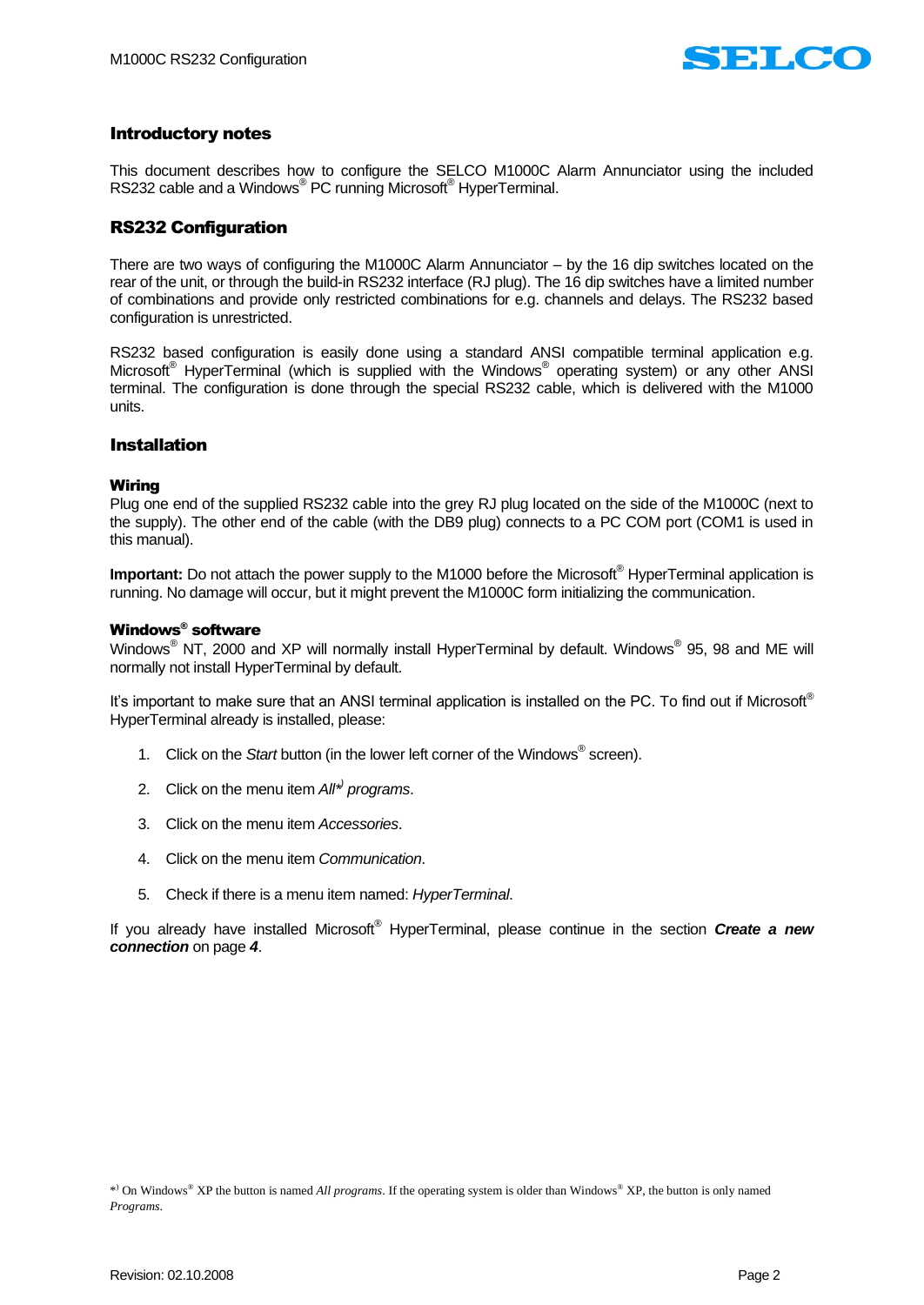

## <span id="page-3-0"></span>Installing HyperTerminal

This section describes the procedure for installing HyperTerminal, which is supplied on the Windows® 9x CD-ROM.

Please note that the installing procedure for HyperTerminal might be a little different dependent on which version of Windows® you have installed. It should however be possible to configure the system using this procedure:

- 1. Click on the Start button (in the lower left corner of the Windows® screen).
- 2. Click on the menu item Control panel.

The Control Panel will appear on the screen, please:

3. Double-click on the Add/Remove Programs icon.

The Add/Remove Programs Properties dialogue will appear on the screen, please:

- 4. Click on the tab Windows Setup.
- 5. Click on *Communications components*.
- 6. Click on the button *Details*.
- 7. Enable the check box just left of the HyperTerminal application.
- 8. Click on the button *OK*.

Windows will now ask for the installation CD-ROM. After inserting the CD-ROM, Windows will install the files for the HyperTerminal application.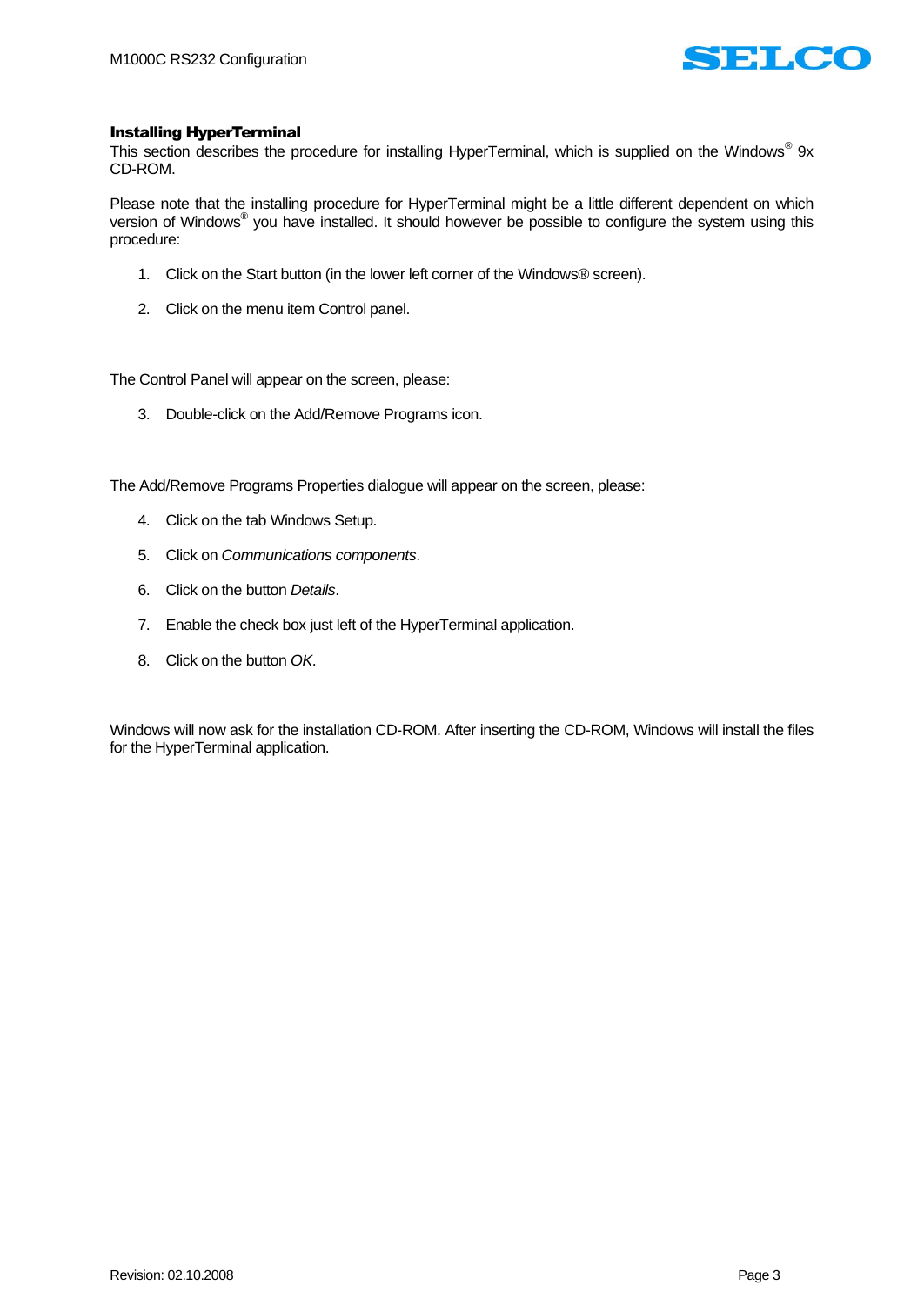

## <span id="page-4-0"></span>Create a new connection

HyperTerminal is now fully installed and its time for creating a new connection, please:

- 1. Click on the *Start* button (in the lower left corner of the Windows® screen).
- 2. Click on the menu item *All\* ) programs*.
- 3. Click on the menu item *Accessories*.
- 4. Click on the menu item *Communication*.
- 5. Click on the menu item *HyperTerminal*.

The *New connection* dialogue will appear on the screen, please:

- 6. Type in **Direct COM1** (assuming that COM1 is used for the connection) in the input field *Name*
- 7. Click on the button *OK*.

The *Connect to* dialogue will appear on the screen, please:

- 8. Click on the drop down menu, opposite to the input field *Connect to*, and choose which COM port you want to connect to, e.g. **COMT**  $\overline{\mathbb{R}}$
- 9. Click on the button *OK*.

|  |  | The Port Properties dialogue will appear on the screen. Please choose the settings illustrated below: |  |
|--|--|-------------------------------------------------------------------------------------------------------|--|
|  |  |                                                                                                       |  |

| Bit pr. sekund:     | 9600  |  |
|---------------------|-------|--|
| Databit: 8          |       |  |
| Paritet:            | Ingen |  |
| Stopbit: 1          |       |  |
| Flow-styring: Ingen |       |  |
|                     |       |  |

10. Click on the button *OK*.

**Important:** The *HyperTerminal* dialogue will appear on the screen. To check the connection between the M1000C unit and the pc (via COM1), please turn the power on to the M100C unit.

<sup>\*</sup> ) On Windows® XP the button is named *All programs*. If the operating system is older than Windows® XP, the button is only named *Programs*.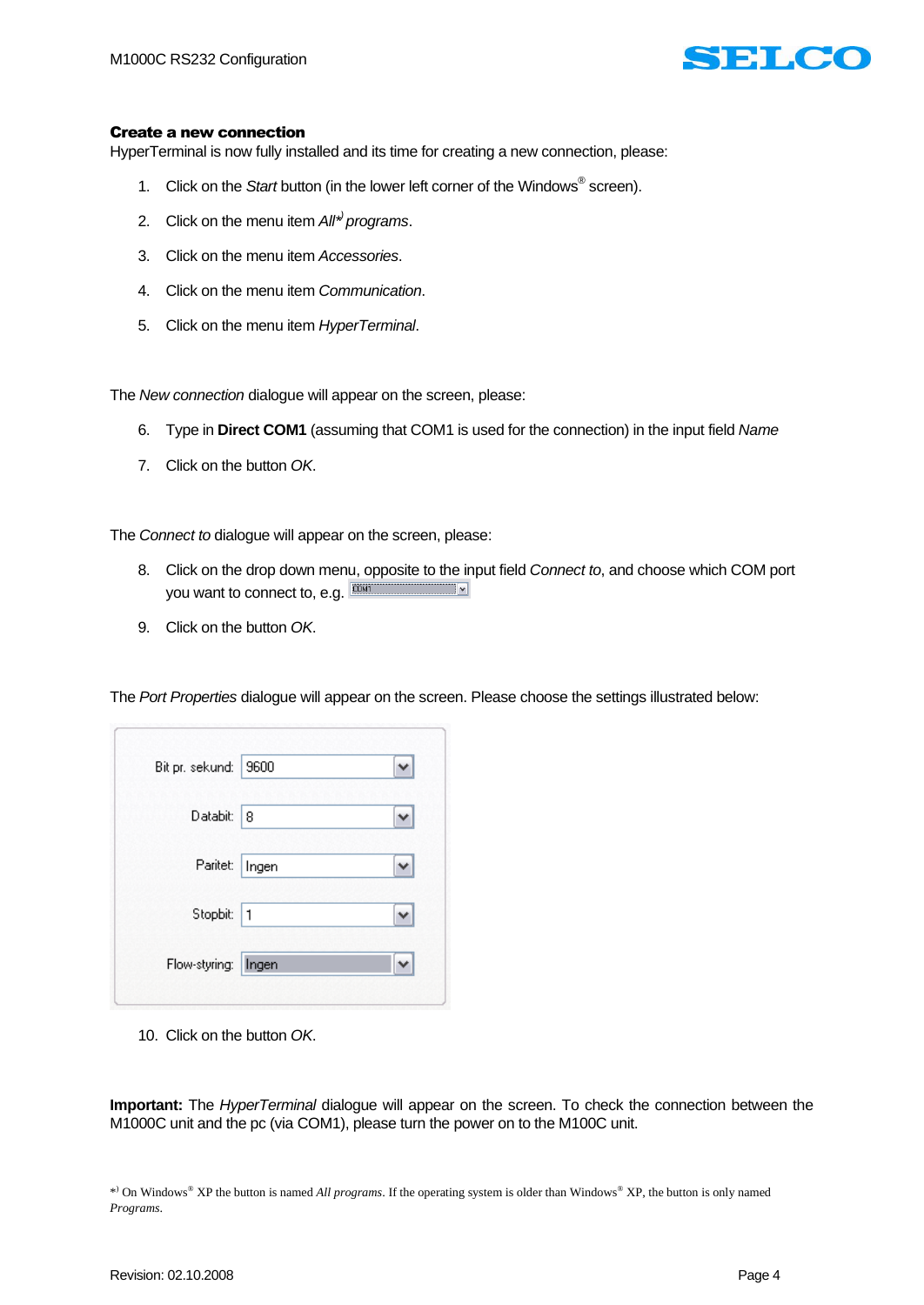

#### <span id="page-5-0"></span>Save connection

The M1000C is now connected to the PC through RS232. The screen dump below shows the welcome message, transmitted by the M1000C which indicates that it is ready for configuration.

| Systems parameters  | Next      |
|---------------------|-----------|
| Save PROM           | Act       |
| Source              | <b>SW</b> |
| RS485 baud rate     | 9600      |
| Protocol            | ModB      |
| RS485 address       | 01        |
| Special program     | 00        |
| Repeat siren x min. | 00        |
| Factory defaults    | Act       |
| Read config.        | Act       |
| Load config.        | Act       |

In order to avoid the starting and configuration procedure, every time you start up the Microsoft® HyperTerminal in the future, it's practical to save the setup. To save the setup, please:

- 1. Click on the menu *File* (in the upper left corner of the HyperTerminal dialogue).
- 2. Click on the menu item *Save as...*

The *Save as…* dialogue will appear on the screen, please:

- 3. Note that the name *Direct COM1* is already typed into the input field *Filename*
- 4. Click on the button *Save*.

The configuration has been saved as a HyperTerminal shortcut icon. This icon (named *Direct COM1*) can be accessed directly through the start menu (same location as HyperTerminal).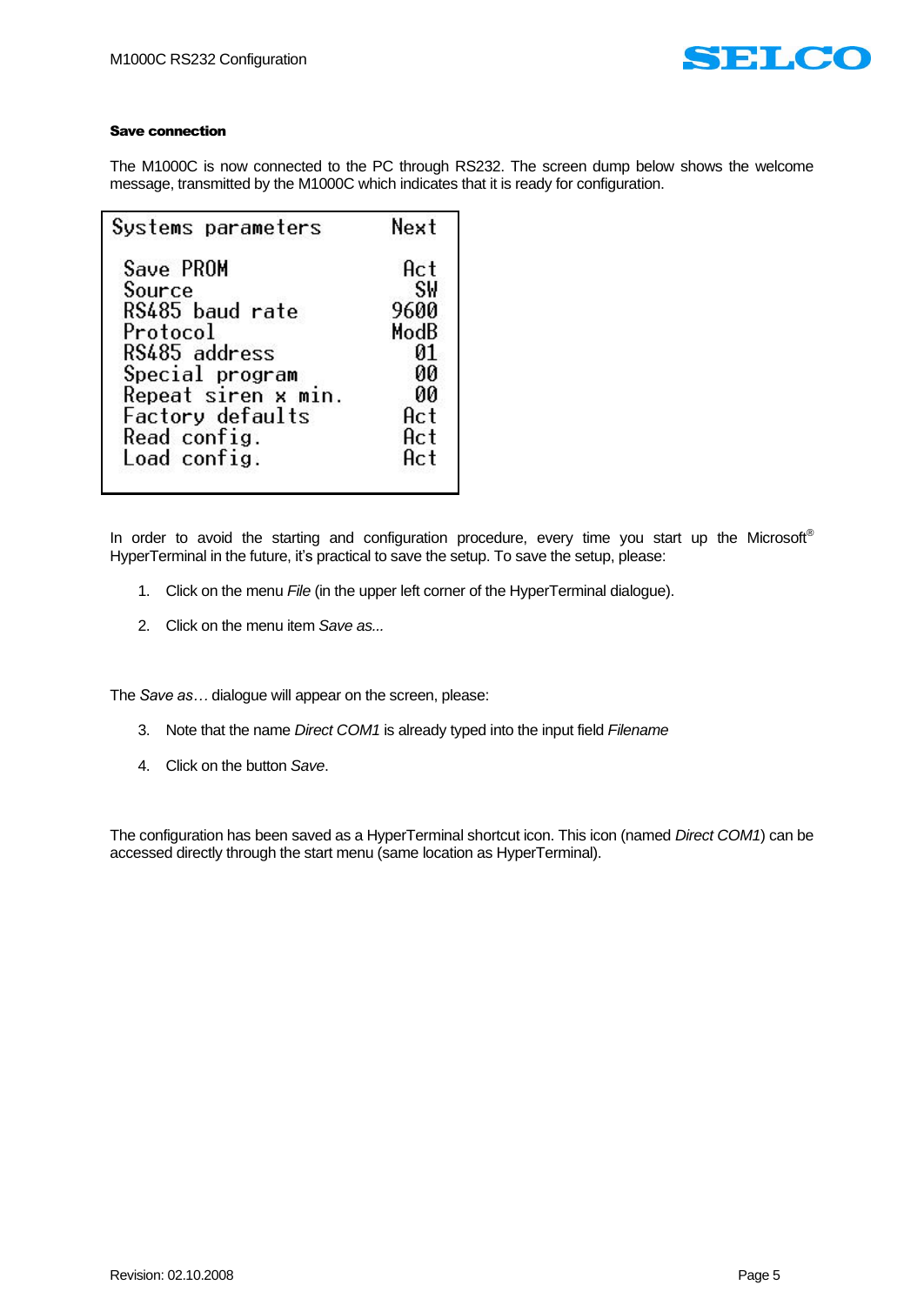

# <span id="page-6-0"></span>Introduction to Microsoft® HyperTerminal

#### <span id="page-6-1"></span>Icon explanation

Below you will find an explanation for the frequently used icons in Microsoft<sup>®</sup> HyperTerminal.

| <b>Icon</b> | <b>Description</b>                                                                                                                                |
|-------------|---------------------------------------------------------------------------------------------------------------------------------------------------|
|             | Use this icon if you need to create a new connection<br>e.g. if you need to communicate by another COM<br>port, than your default connection does |
| Ξ           | Use this icon if you need to open a new connection<br>e.g. the connection you have saved as Direct COM1                                           |
| ×           | Use this icon if you need to connect to the unit<br>related to the pc e.g. M1000C                                                                 |
|             | Use this icon if you need to disconnect to the unit<br>related to the pc e.g. M1000C                                                              |
|             | Use this icon if you need to correct some of the<br>properties for the active connection e.g. Direct<br>COM <sub>1</sub>                          |

## <span id="page-6-2"></span>Error detection

#### <span id="page-6-3"></span>1 Communication problems

1.1 Communication problems might be solved by briefly removing the power supply to the M1000C after HyperTerminal has been started. For further information please refer to the web site www.microsoft.com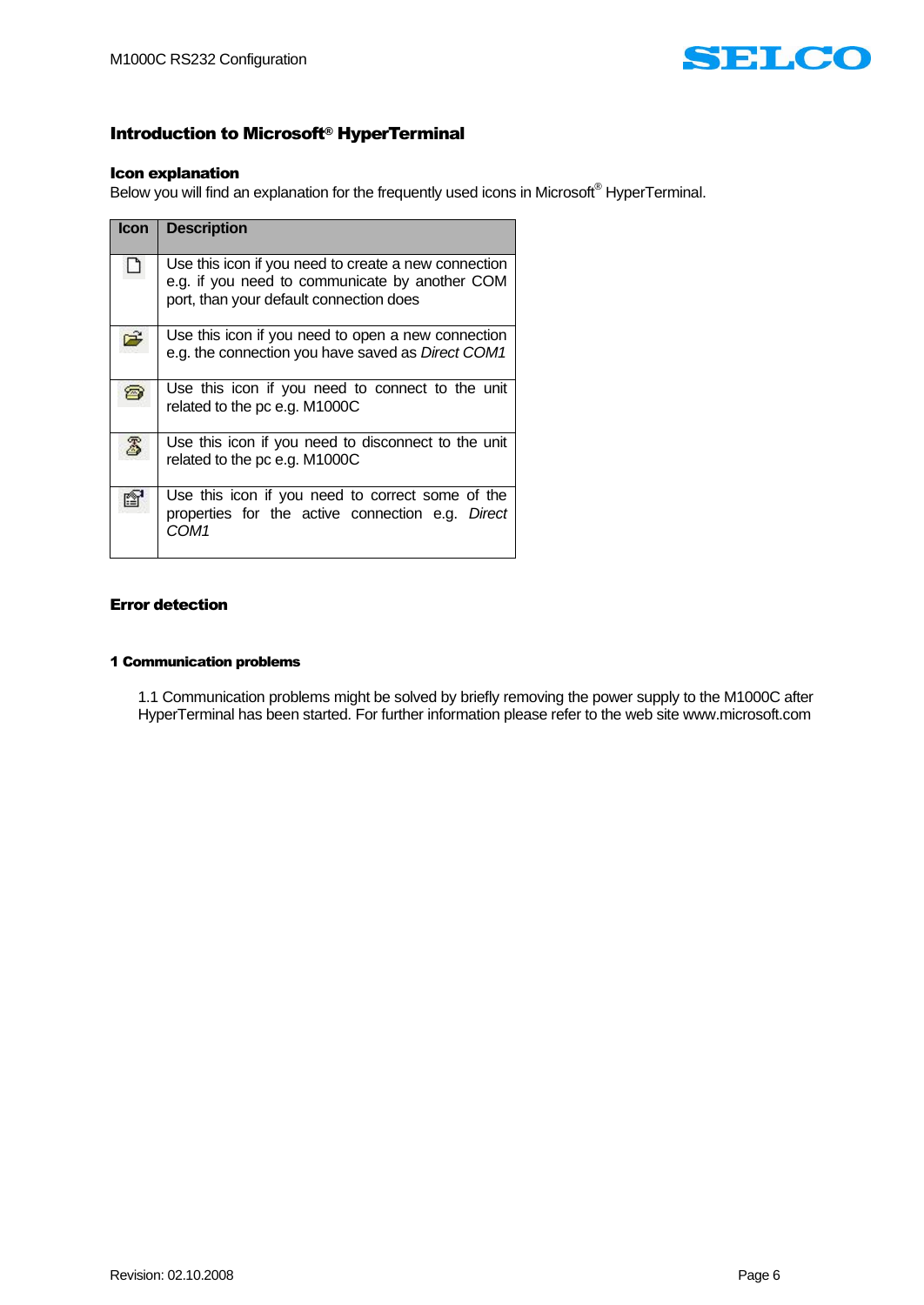

# <span id="page-7-0"></span>Configuration of M1000C

**Important:** Do not attach the power supply to the M1000 before the Microsoft<sup>®</sup> HyperTerminal application is running. No damage will occur, but it might prevent the M1000C form initializing the communication.

Make sure that the M1000C RS232 port is connected to the PC COM1 serial port.

Now It's time to configure the M1000C using the preconfigured settings for HyperTerminal, please:

- 1. Click on the *Start* button (in the lower left corner of the Windows® screen).
- 2. Click on the menu item *All\* ) programs*.
- 3. Click on the menu item *Accessories*.
- 4. Click on the menu item *Communication*.
- 5. Click on the menu folder *HyperTerminal*.
- 6. Click on the menu item *Direct COM1*.

The *Direct COM1 - HyperTerminal* dialogue will appear on the screen.

## <span id="page-7-1"></span>Show parameters

Reconnect the power supply to the M1000C unit. Now the configuration text appears in the terminal window:

| Systems parameters  | Next      |
|---------------------|-----------|
| Save PROM           | Act       |
| Source              | <b>SW</b> |
| RS485 baud rate     | 9600      |
| Protocol            | ModB      |
| RS485 address       | 01        |
| Special program     | 00        |
| Repeat siren x min. | 00        |
| Factory defaults    | Act       |
| Read config.        | Act       |
| Load config.        | Act       |
|                     |           |

All parameters inside the terminal window can be changed or activated according to the descriptions on every single parameter, which you are able to read about on the following pages in this manual.

To navigate up and down between the parameters inside the terminal window, please use the arrow, V or B keys. To select (toggle) a parameter, please use the space key.

\* ) On Windows® XP the button is named *All programs*. If the operating system is older than Windows® XP, the button is only named *Programs*.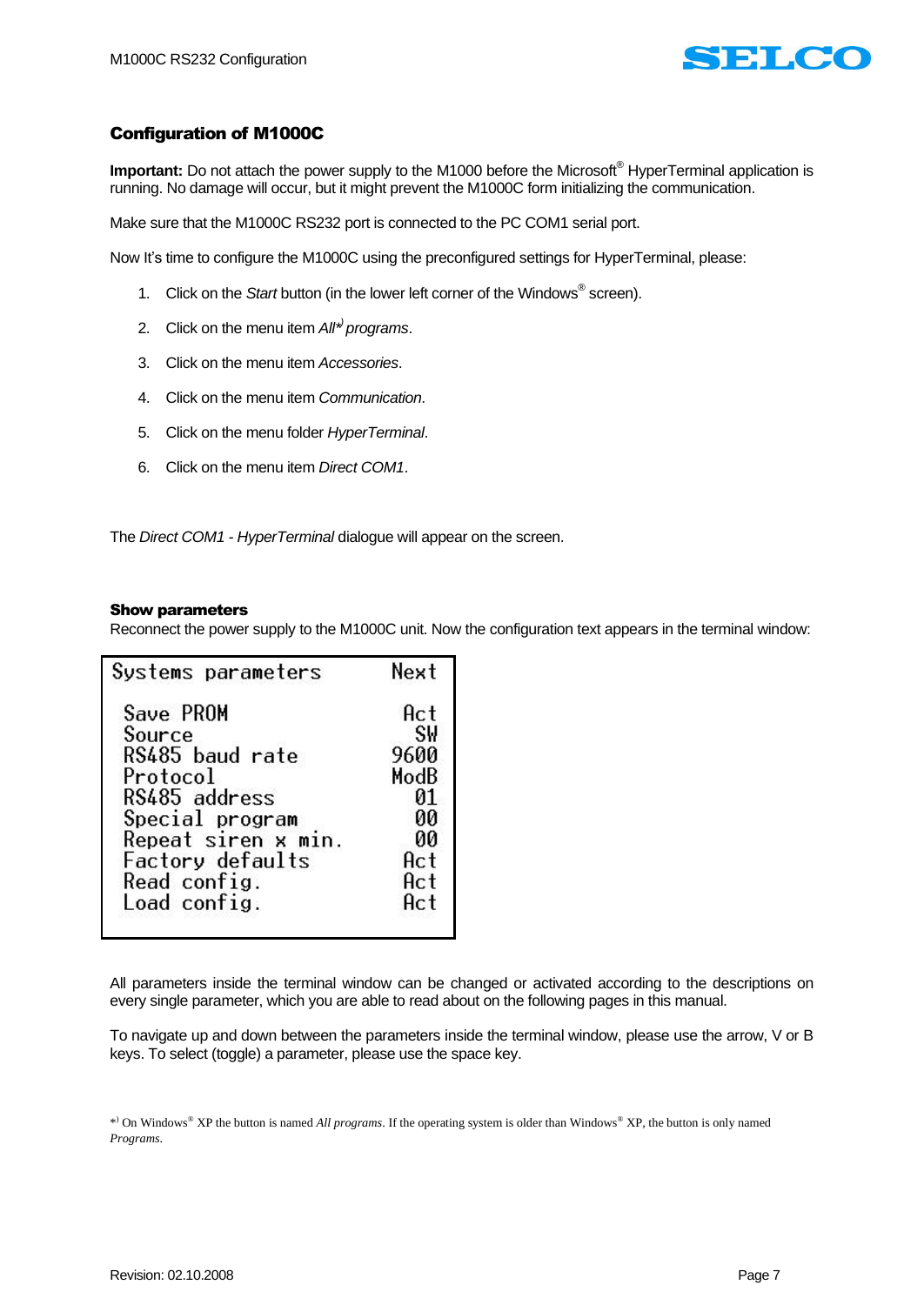

# <span id="page-8-0"></span>System parameters (screen 1)

The initial screen shows the *system parameters*. In the table below every single parameter are listed in company with a detailed explanation of what the parameter could be used for.

| Systems parameters  | Next |
|---------------------|------|
| Save PROM           | Act  |
| Source              | PROM |
| RS485 baud rate     | 9600 |
| Protocol            | ModB |
| RS485 address       | 01   |
| Special program     | 00   |
| Repeat siren x min. | 00   |
| Factory defaults    | Act  |
| Read config.        | Act  |
| Load config.        | Act  |

<span id="page-8-7"></span><span id="page-8-6"></span><span id="page-8-5"></span><span id="page-8-4"></span><span id="page-8-3"></span><span id="page-8-2"></span><span id="page-8-1"></span>

| <b>Parameter</b>              | <b>Options</b> | <b>Description</b>                                                                                                                                                                                                            |
|-------------------------------|----------------|-------------------------------------------------------------------------------------------------------------------------------------------------------------------------------------------------------------------------------|
| <b>Save Prom</b>              | Act            | When activated all settings, in all 3 Microsoft <sup>®</sup> HyperTerminal windows,<br>will be saved into the EPROM (memory) inside M1000C                                                                                    |
| <b>Source</b>                 | <b>SW</b>      | SW means switches. When selected all settings can only be adjusted<br>by the dip switches on the rear side of the M1000C unit.                                                                                                |
|                               | <b>PROM</b>    | PROM means EPROM. When selected all settings can only be<br>adjusted by the configuration inside the Microsoft <sup>®</sup> HyperTerminal.                                                                                    |
| <b>RS485 Baud rate</b>        | $\blacksquare$ | Baud rate for the RS485 port                                                                                                                                                                                                  |
|                               | 19,2           |                                                                                                                                                                                                                               |
|                               | 1200           |                                                                                                                                                                                                                               |
|                               | 2400           |                                                                                                                                                                                                                               |
|                               | 4800           |                                                                                                                                                                                                                               |
|                               | 9600           |                                                                                                                                                                                                                               |
| <b>Protocol</b>               | <b>ModB</b>    | MODBUS. When selected M1000C is able to<br>ModB means<br>communicate with other sort of units, by MODBUS communication.                                                                                                       |
|                               | <b>SelB</b>    | SeIB means SELCOBUS. When selected It's possible to use the<br>M1000C together with the SELCO N0500 or N0300 software. The<br>software must also be configured to run with 9.600 baud (opposed to<br>the default 1.200 baud). |
| <b>RS485 address</b>          | $00 - 62$      | Slave address on the MODBUS / SELCOBUS                                                                                                                                                                                        |
| <b>Special program</b>        | $0 - 3$        | Used for special customized configurations (NOT recommended)                                                                                                                                                                  |
| <b>Repeat siren x</b><br>min. | $0 - 30$       | Acknowledged alarms are repeated as new alarms after selected<br>counts of minutes, providing that the fault(s) is/are still present.                                                                                         |
|                               |                | <b>TIP:</b> This security function prevents the operator from forgetting an<br>important alarm condition after having acknowledged the alarm(s).                                                                              |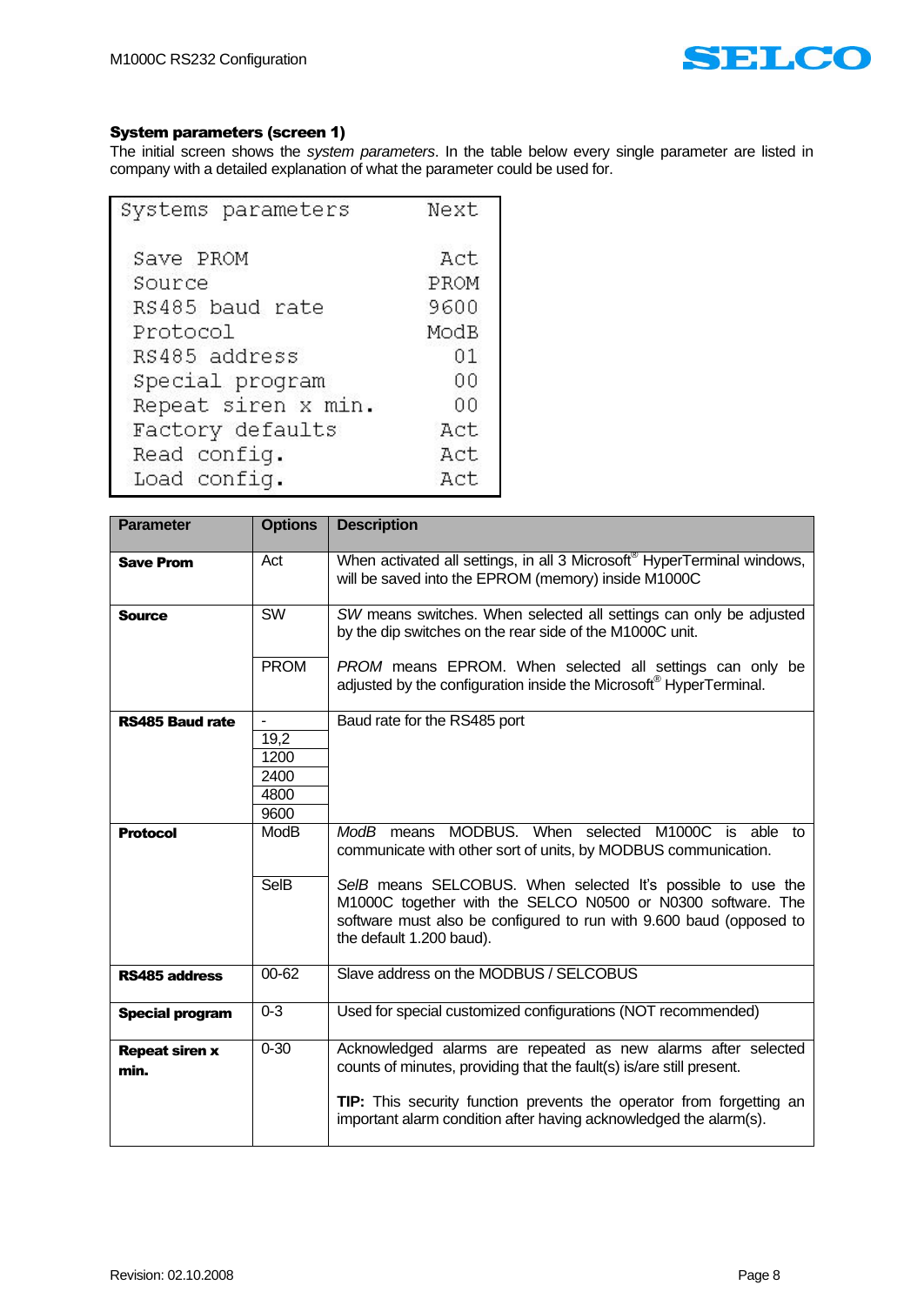

<span id="page-9-1"></span><span id="page-9-0"></span>

| <b>Parameter</b>        | <b>Options</b> | <b>Description</b>                                                                                                                                                          |  |
|-------------------------|----------------|-----------------------------------------------------------------------------------------------------------------------------------------------------------------------------|--|
| <b>Factory defaults</b> | Act            | When selected all special settings on the EPROM will be DELETED!                                                                                                            |  |
|                         |                | This will restore M1000C back to the default configuration.                                                                                                                 |  |
| <b>Read config.</b>     | Act            | With this setting it is possible to read the configuration from the M1000C<br>unit and save it in an external file (*.txt), please:                                         |  |
|                         |                | Click on the menu item Transfer                                                                                                                                             |  |
|                         |                | Click on the menu Transfer.<br>1 <sub>1</sub>                                                                                                                               |  |
|                         |                | 2.<br>Click on the menu item Capture text.                                                                                                                                  |  |
|                         |                | 3.<br>Choose the position of the destination file                                                                                                                           |  |
|                         |                | Click on the button Start.<br>4.                                                                                                                                            |  |
|                         |                | 5.<br>Navigate down the parameters, inside the terminal window and<br>position the curser on the Act item Read config.                                                      |  |
|                         |                | 6. Press the space key (the configuration will be listed in the<br>terminal window)                                                                                         |  |
|                         |                | 7 <sub>1</sub><br>Click on the menu Transfer.                                                                                                                               |  |
|                         |                | Point on the menu item Capture text.<br>8.                                                                                                                                  |  |
|                         |                | 9.<br>Point on the menu item Stop.                                                                                                                                          |  |
|                         |                | Now the configuration of the M1000C unit is saved into the external file.<br>If you open the file you are able to read (and write) the configuration with<br>a text editor. |  |
|                         |                | When you need to load the configuration from the file, into a M1000C<br>unit, please refer to the next section.                                                             |  |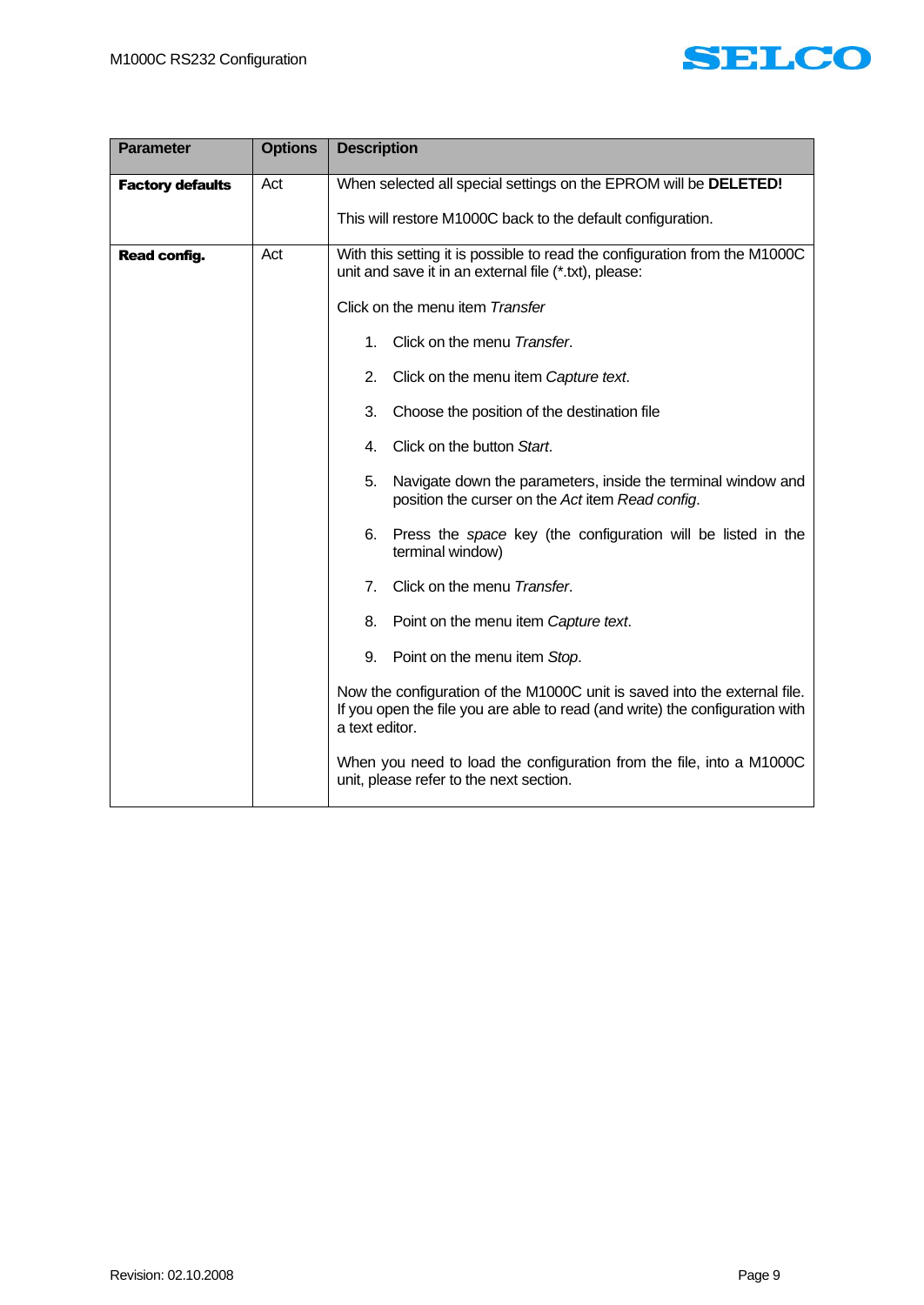

<span id="page-10-0"></span>

| <b>Parameter</b> | <b>Options</b> | <b>Description</b>                                                                                                           |
|------------------|----------------|------------------------------------------------------------------------------------------------------------------------------|
| Load config.     | Act            | With this setting it is possible to load the configuration from a external<br>file and save it into the M1000C unit, please: |
|                  |                | Navigate down the parameters, inside the terminal window and<br>1.<br>position the curser on the Act item Load config.       |
|                  |                | Press the space key (the directions of next step will be listed in<br>2.<br>the top of the terminal window)                  |
|                  |                | Click on the menu Transfer.<br>3.                                                                                            |
|                  |                | 4. Click on the menu item Send text file.                                                                                    |
|                  |                | 5. Select the source file                                                                                                    |
|                  |                | 6.<br>Click on the button Open.                                                                                              |
|                  |                | Now the configuration in the external file is loaded into the M1000C unit.                                                   |
|                  |                | When you need to save the configuration from the M1000C unit, into an<br>external file, please refer to the section above.   |

Toggle the field *Next* to move to the next configuration screen. This will be the individually configuration of *Channel 1-10*.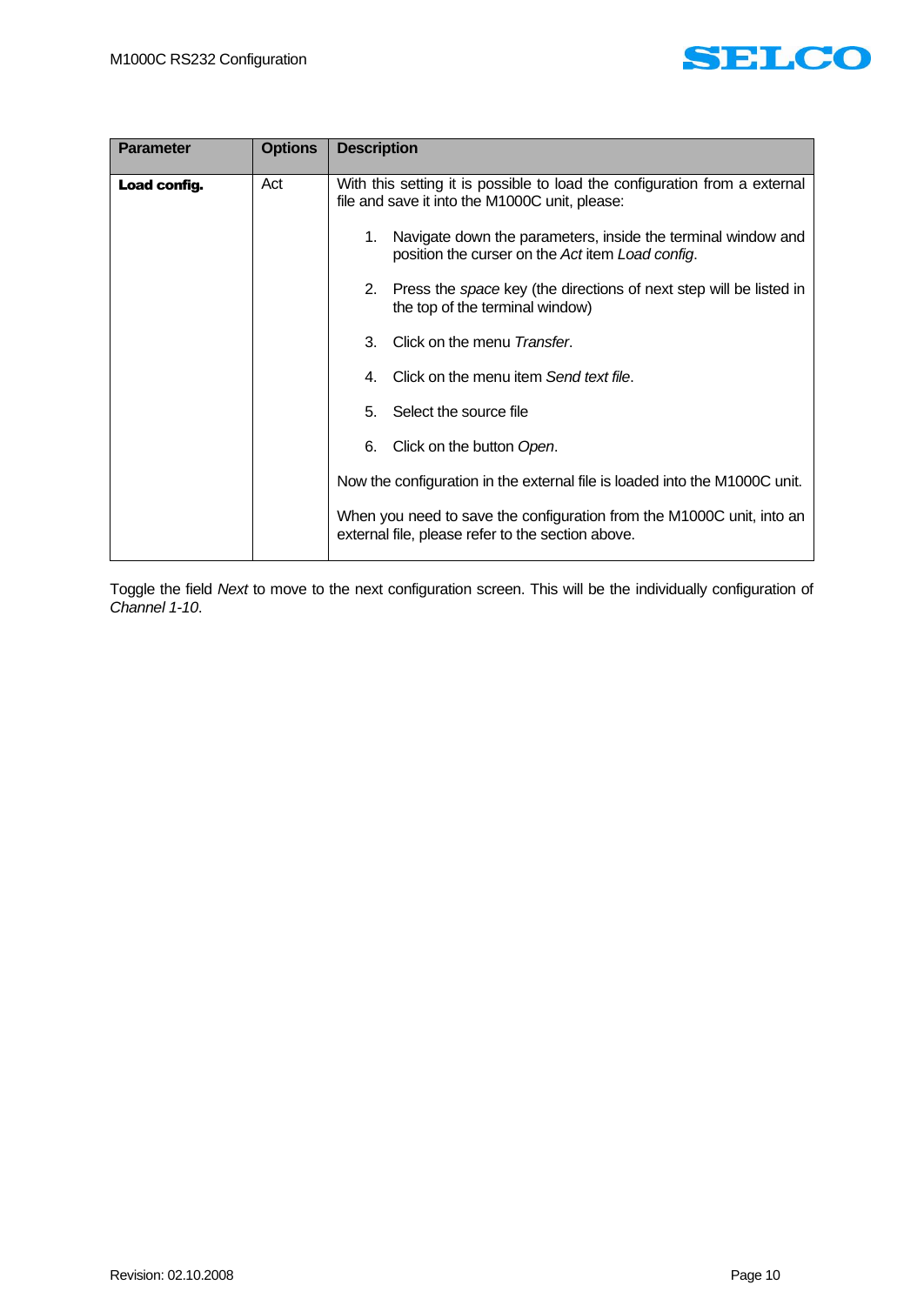

# <span id="page-11-0"></span>Set Channel 1-10 (screen 2)

The second screen contains some special parameters that are possible to setup individually for channel 1- 10. In the table below every single parameter are listed in company with a detailed explanation of what the parameter could be used for.

| Set Channel 1-10 |    |       | Next   |               |      |        |              |
|------------------|----|-------|--------|---------------|------|--------|--------------|
|                  |    | Delay | Factor | Contact Reset |      | Output | <b>Block</b> |
| Channel No.      |    | 10    | 0.01   | NO            | Norm | 01     | On.          |
| Channel No.      | 2. | 10    | 0.01   | ΝO            | Norm | 02     | 0n           |
| Channel No.      | 3  | 10    | 0.01   | ΝO            | Norm | 03     | 0n           |
| Channel No.      | 4  | 10    | 0.01   | NO.           | Norm | 04     | 0n           |
| Channel No.      | 5  | 10    | 0.01   | ΝO            | Norm | 05     | 0n           |
| Channel No.      | 6  | 10    | 0.01   | NO            | Norm | 06     | 0n           |
| Channel No.      | 7  | 10    | 0.01   | ΝO            | Norm | 07     | 0n           |
| Channel No.      | 8  | 10    | 0.01   | NΟ            | Norm | 08     | 0n           |
| Channel No.      | 9  | 10    | 0.01   | ΝO            | Norm | 09     | On.          |
| Channel No. 10   |    | 10    | 0.01   | ΝO            | Norm | 10     | 0n           |

<span id="page-11-3"></span><span id="page-11-2"></span><span id="page-11-1"></span>

| <b>Parameter</b> | <b>Options</b>       | <b>Description</b>                                                                                                                                                                                                                      |
|------------------|----------------------|-----------------------------------------------------------------------------------------------------------------------------------------------------------------------------------------------------------------------------------------|
| <b>Delay</b>     | $00-99$ second(s)    | Delay value for the selected channel                                                                                                                                                                                                    |
| <b>Factor</b>    | 0,01<br>0,1          | Delay factor for the selected channel                                                                                                                                                                                                   |
|                  | 1<br>$\overline{10}$ | Channel delay is defined as Delay value X Delay factor.                                                                                                                                                                                 |
| Contact          |                      | This setting concerns contact function (NO/NC). M1000C<br>need to know which kind of sensor/switch there is<br>connected to the input(s).                                                                                               |
|                  |                      | With this setting you also have the possibility to determine<br>how ever the selected channel should observe the channel<br>regarding cable faults.                                                                                     |
|                  | <b>NO</b>            | Choose this setting if you're connecting a sensor, switch<br>etc. with contact function NO to the selected input.                                                                                                                       |
|                  | $\overline{NC}$      | Choose this setting if you're connecting a sensor, switch<br>etc. with contact function NC to the selected input.                                                                                                                       |
|                  | $NO+C$               | Choose this setting if you're connecting a sensor, switch<br>etc. with contact function NO to the selected input and you<br>further more need to get an alarm if the connected cable is<br>being damaged.                               |
|                  | $NC+C$               | Choose this setting if you're connecting a sensor, switch<br>etc. with contact function NC to the selected input and you<br>further more need to get an alarm if the connected cable is<br>being damaged or reconnected.                |
|                  |                      | Important: If you want to use cable fault monitoring (NO+C<br>or NC+C), we recommend that you use Extension Cable<br>Monitoring. For further information please refer to the<br>section Extension cable mon. on page 19 in this manual. |
|                  |                      | For further information regarding wiring, please refer to the<br>data sheet.                                                                                                                                                            |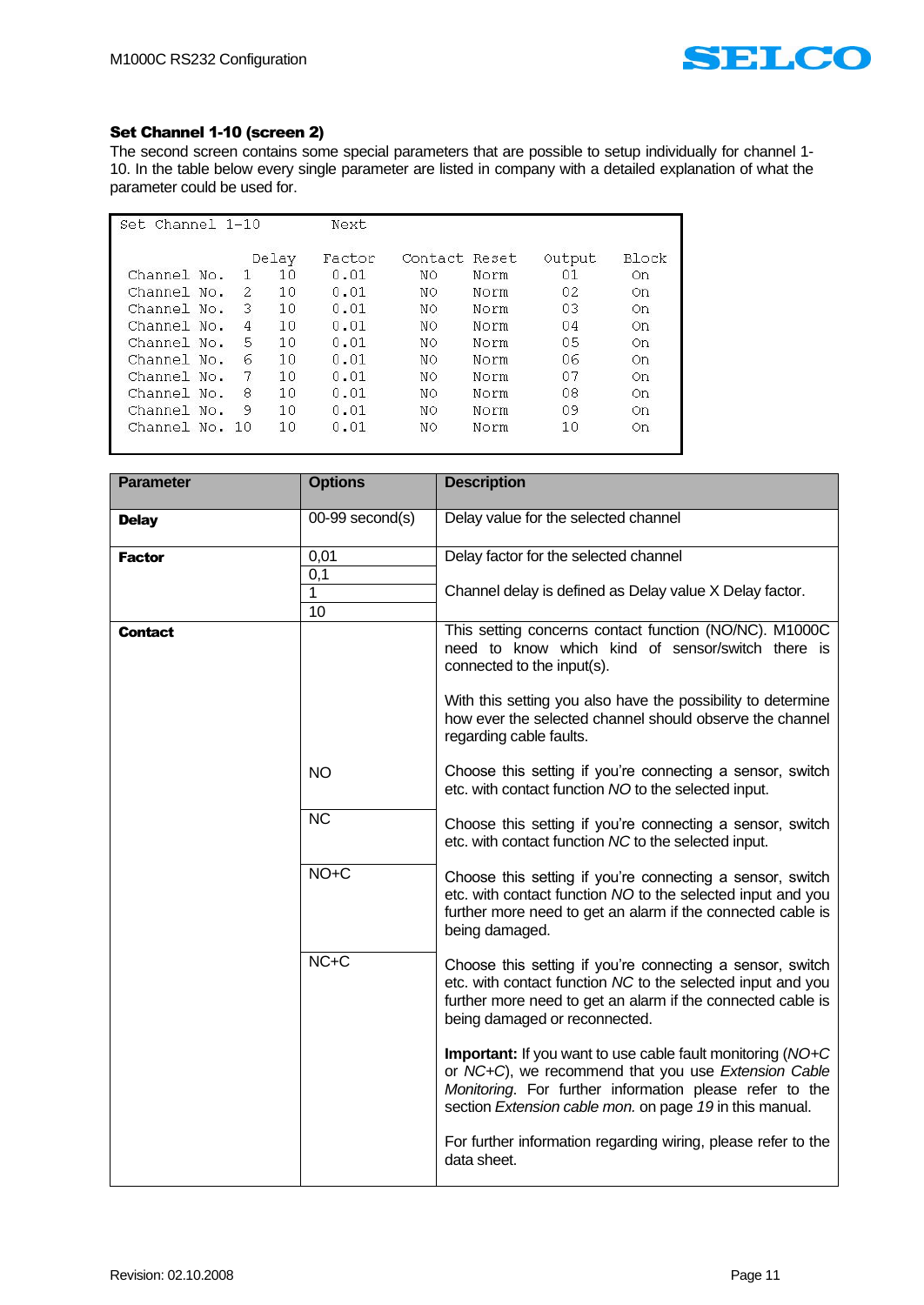

#### <span id="page-12-0"></span>General information's concerning operational principle of M1000C

Before you read the descriptive information on page [13](#page-13-1) regarding the different settings on the reset configuration, we recommend that you read this section concerning some general scenarios on the M1000C unit. There are two basically scenarios that you need to know about before you configuring the reset settings:

**Important:** It's only possible to produce the two scenarios when the M1000C unit is in *Factory default* mode.

- 1. *Manual reset***.** This scenario relates to the situation where an alarm is detected and you manually resetting the alarm before the alarm signal are deactivated.
- 2. *Deactivated input***.** This scenario relates to the situation where an alarm is detected and the alarm signal is deactivated before you're manually resetting the alarm.

<span id="page-12-1"></span>**Scenario 1** *(manual reset)***:** Alarm input is activated, the display goes flashing and the interconnected output, alarm-out (terminal 27) and the siren goes ON. When reset button is being activated, the display goes steady and the siren goes OFF together with alarm-out (terminal 27), the interconnected output is still ON. When alarm input is de-activated, display and the interconnected output go OFF.

**Scenario 2** *(deactivated input)***:** Alarm input is activated, the display goes flashing and the interconnected output, alarm-out (terminal 27) and the siren goes ON. Alarm input is de-activated, the display is still flashing and the interconnected output, alarm-out (terminal 27) and the siren is still ON. When reset button is being activated, the display and the siren goes OFF together with alarm-out (terminal 27), and the interconnected output.

Please refer to figure 1.



Please refer to figure 2.



Fig. 1 Function diagram – manual reset Fig. 2 Function diagram – deactivated input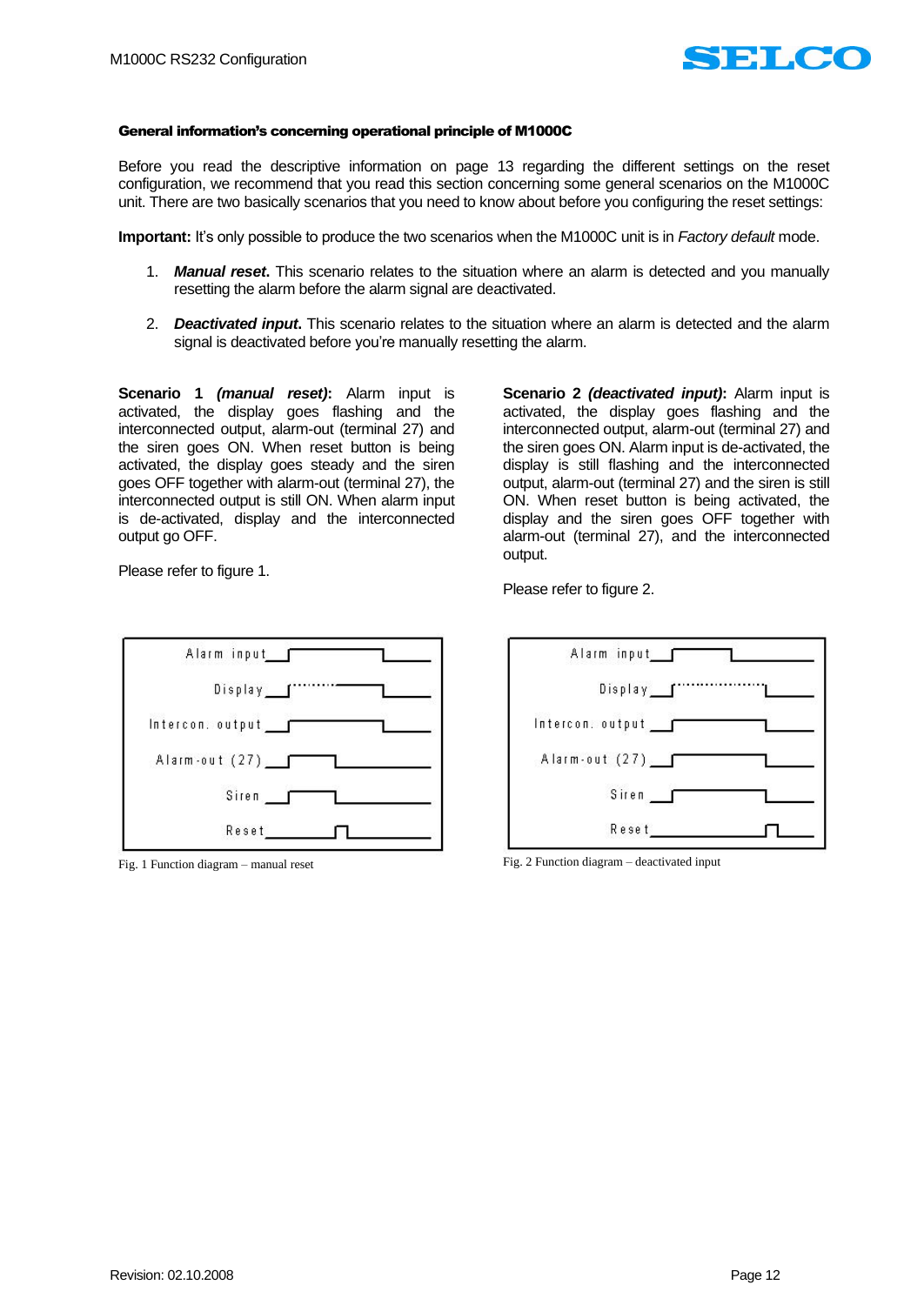

<span id="page-13-1"></span><span id="page-13-0"></span>

| <b>Parameter</b> | <b>Options</b> | <b>Description</b>                                                                                                                                                                                                                                            |
|------------------|----------------|---------------------------------------------------------------------------------------------------------------------------------------------------------------------------------------------------------------------------------------------------------------|
| <b>Reset</b>     |                | This Reset setting determines how the reset button (on front or external<br>positioned) affect on the display, the interconnected output, alarm-out<br>(terminal 27) and the siren.                                                                           |
|                  | <b>Norm</b>    | Norm means normal. This is the default reset setting, similar to the<br>programming switch S12 (ON).                                                                                                                                                          |
|                  |                | <b>Scenarios:</b> Both scenario 1 and 2 apply to the <i>Norm</i> setting. Please<br>refer to page 12 for further information's.                                                                                                                               |
|                  | Auto           | Auto means automatic reset.                                                                                                                                                                                                                                   |
|                  |                | <b>Scenarios:</b> Scenario 1 applies to the Auto setting. Please refer to page                                                                                                                                                                                |
|                  |                | 12 for further information's.                                                                                                                                                                                                                                 |
|                  |                | Scenario 2 doesn't apply to the Auto setting; instead Automatic reset will<br>automatically reset the channel once the input signal is deactivated.<br>This means that the indication on the channel can switch directly from<br>flashing light to no light.  |
|                  | Loc            |                                                                                                                                                                                                                                                               |
|                  |                | Loc means local reset. Channels working with local reset cannot be<br>reset with the external reset signal, if It's connected through a 39 $K\Omega$<br>resistor. The resistor has to be connected in series with the external<br>reset signal (terminal 12). |
|                  |                | It's still possible to perform reset on the reset button (on front or external<br>positioned button connected directly to terminal 12).                                                                                                                       |
|                  |                | <b>Scenarios:</b> Both scenario 1 and 2 apply to the Loc setting. Please refer<br>to page 12 for further information's.                                                                                                                                       |
|                  |                |                                                                                                                                                                                                                                                               |
|                  | Indi           | Indi means indicator. Display and interconnected output(s) follows the<br>alarm input. It isn't possible (or necessary) to reset channels whit this<br>configuration.                                                                                         |
|                  |                | Scenario 3 (deactivated input): Alarm input is activated, the display<br>goes Steady and the interconnected output goes ON. Alarm input is de-<br>activated, display and interconnected output goes OFF.                                                      |
|                  |                | Alarm input___                                                                                                                                                                                                                                                |
|                  |                | Display _____<br>$Intercon.$ output $\qquad \qquad \qquad$                                                                                                                                                                                                    |
|                  |                |                                                                                                                                                                                                                                                               |
|                  |                |                                                                                                                                                                                                                                                               |
|                  |                |                                                                                                                                                                                                                                                               |
|                  |                | Fig. 3 Function diagram - deactivated input (Indi)                                                                                                                                                                                                            |
|                  |                | Note: When this setting is used, siren and alarm-out (terminal 27) isn't activated on this<br>channel.                                                                                                                                                        |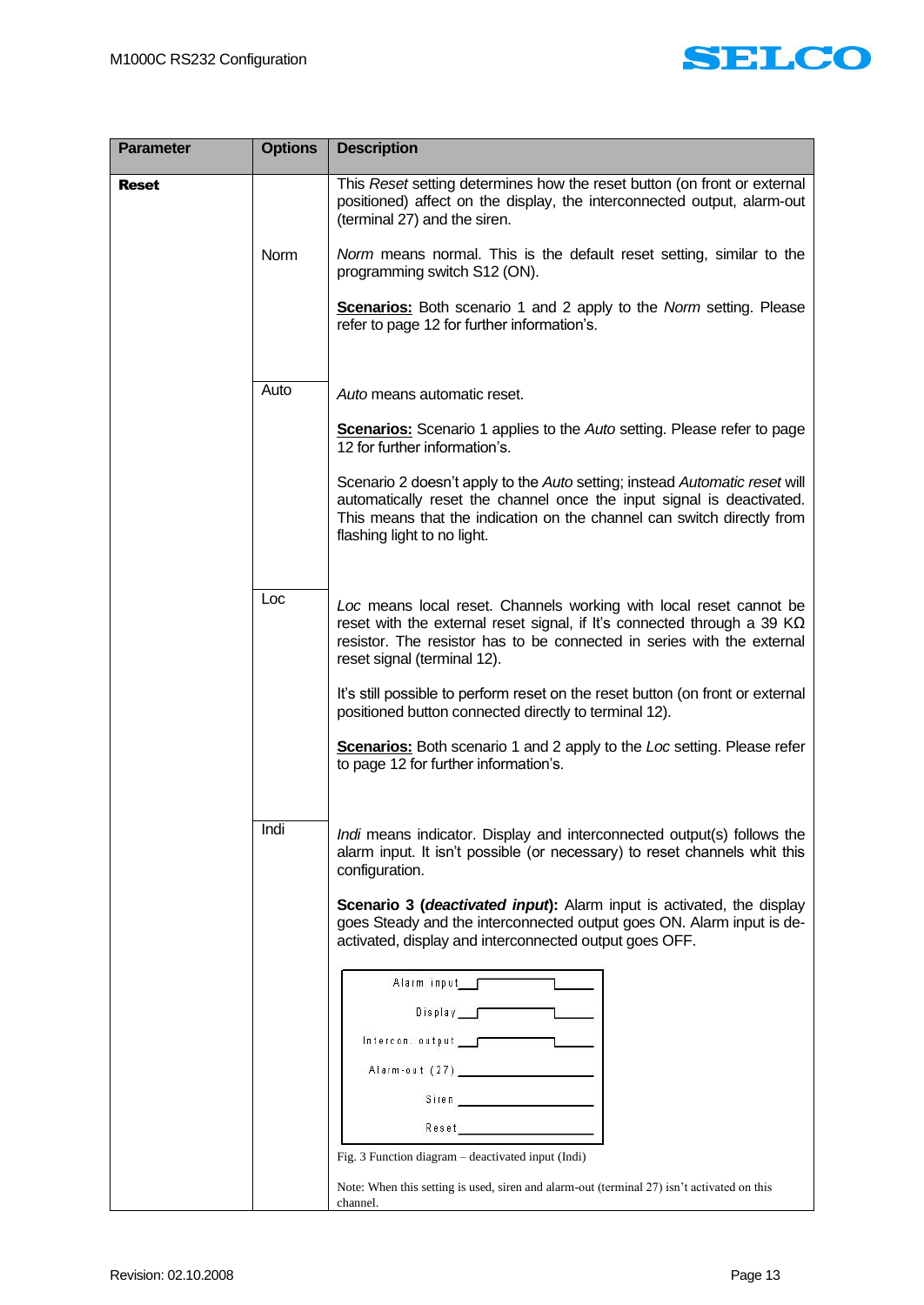

<span id="page-14-1"></span><span id="page-14-0"></span>

| <b>Parameter</b> | <b>Options</b> | <b>Description</b>                                                                                                                                                                                                                                                                                                                                                                             |
|------------------|----------------|------------------------------------------------------------------------------------------------------------------------------------------------------------------------------------------------------------------------------------------------------------------------------------------------------------------------------------------------------------------------------------------------|
| <b>Output</b>    | $00 - 10$      | Output means interconnected output. This means that it isn't necessary<br>to have output 1 activated when input 1 is activated etc.<br>With this setting it's possible to group the outputs on the inputs. E.g. you<br>can have output 1 activated when either input 1 or 2 is activated. If you<br>select 00, no output will be activated when you get an alarm on the<br>particular channel. |
| <b>Block</b>     |                | With this setting it's possible to block the output signal on one or more<br>channels. All you need is to have the positive supply (terminal 28)<br>connected to terminal 13.                                                                                                                                                                                                                  |
|                  | On             | ON is the default setting on all channels. If you select ON, the<br>interconnected output will not be activated if you get an alarm on the<br>particular input (positive input on terminal 13 affects all channels with<br>this setting selected).                                                                                                                                             |
|                  |                | <b>TIP:</b> Upon you have blocked the output; you need to check if there have<br>been any alarms. If you have had any alarms in the meantime you need<br>to reset them, please refer to page 13.                                                                                                                                                                                               |
|                  | Off            | If you select OFF the interconnected output will not be affected of an<br>eventually input signal on terminal 13.                                                                                                                                                                                                                                                                              |

Toggle the field *Next* to move to the next configuration screen. This will be the configuration of *Flags*.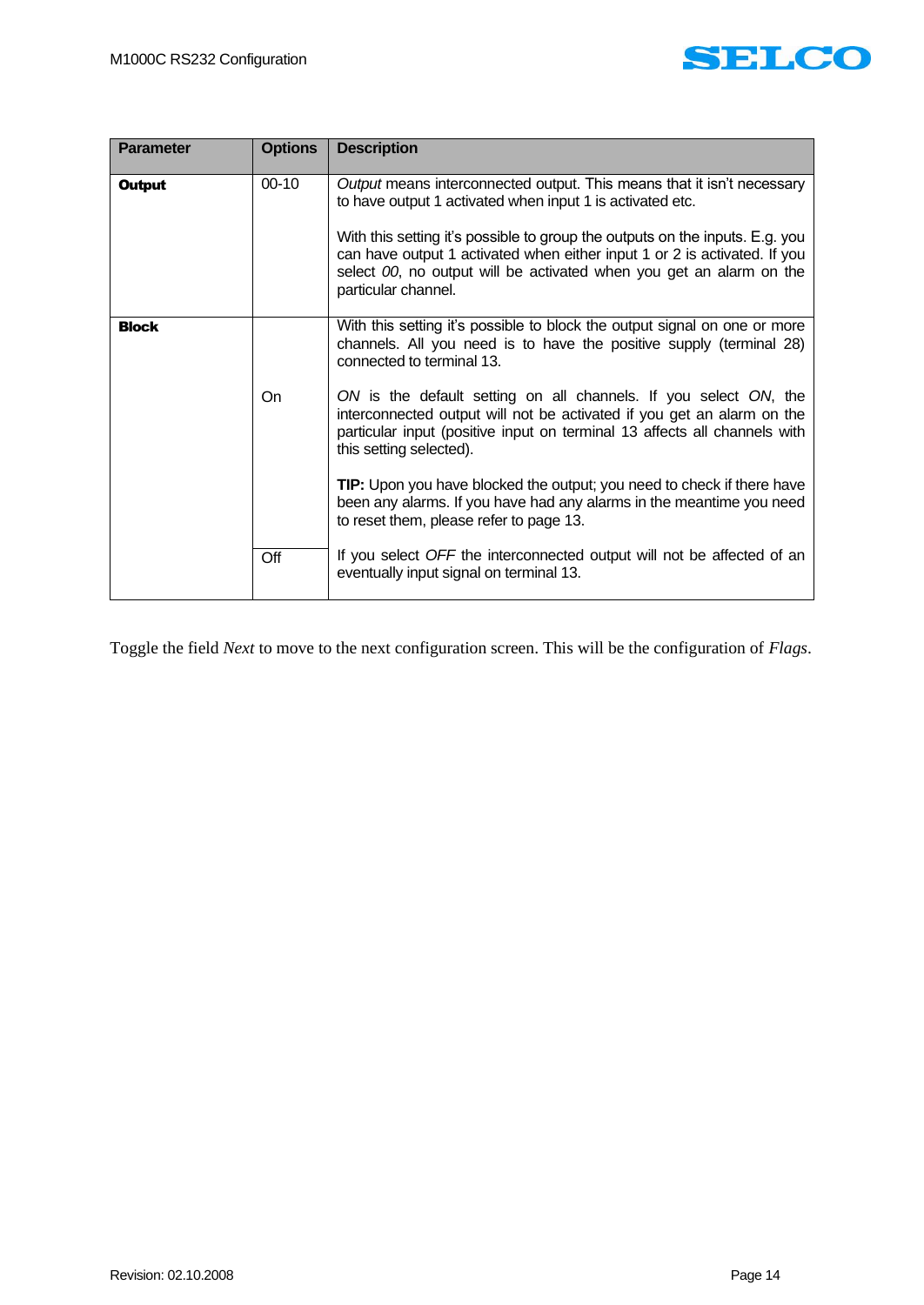

# <span id="page-15-0"></span>Flags (screen 3)

The third screen contains all the *flag* parameters. All these parameters are characterized by the *on* and *off* settings. In the table below every single parameter are listed in company with a detailed explanation of what the parameter could be used for.

| Flaqs                   | Next |
|-------------------------|------|
| Reset activated 2 times | Off  |
| Sync-out on output 10   | Off  |
| Normally deact. siren   | Off  |
| Insulation mon. ch 7/8  | Off  |
| Voltage mon. ch 2/3     | Off  |
| Extension               |      |
| Flashing outputs        | Off  |
| Inverted outputs        | Off  |
| First reset only siren  | Off  |
| 2 seconds siren pulse   | Off  |
| Siren on ackn. alarms   | Off  |
| Siren 2nd alarm pulse   | Off  |
| Al-out 2nd alarm pulse  | Off  |
| Al-out on cable fault   | Off  |
| Extension cable mon.    | Off  |
| Cable fault on output9  | Off  |

<span id="page-15-1"></span>

| <b>Parameter</b>         | <b>Options</b> | <b>Description</b>                                                                                                                                                                                                                                                                                                       |
|--------------------------|----------------|--------------------------------------------------------------------------------------------------------------------------------------------------------------------------------------------------------------------------------------------------------------------------------------------------------------------------|
| <b>Reset activated 2</b> | Off            | Factory default setting                                                                                                                                                                                                                                                                                                  |
| times                    | On             | This setting will change the default configuration described in the<br>section General information's concerning operational principle of<br>M1000C on page 12<br>After reset the steady light is maintained until reset is again activated,<br>provided that the fault has been cleared. Please refer to figure 4 below: |
|                          |                | Alarm input_f<br>Display <b>f</b><br>Intercon. output ___<br>Alarm-out (27)<br>Siren<br>Reset<br>Fig. 4 Function diagram – reset activated 2 times                                                                                                                                                                       |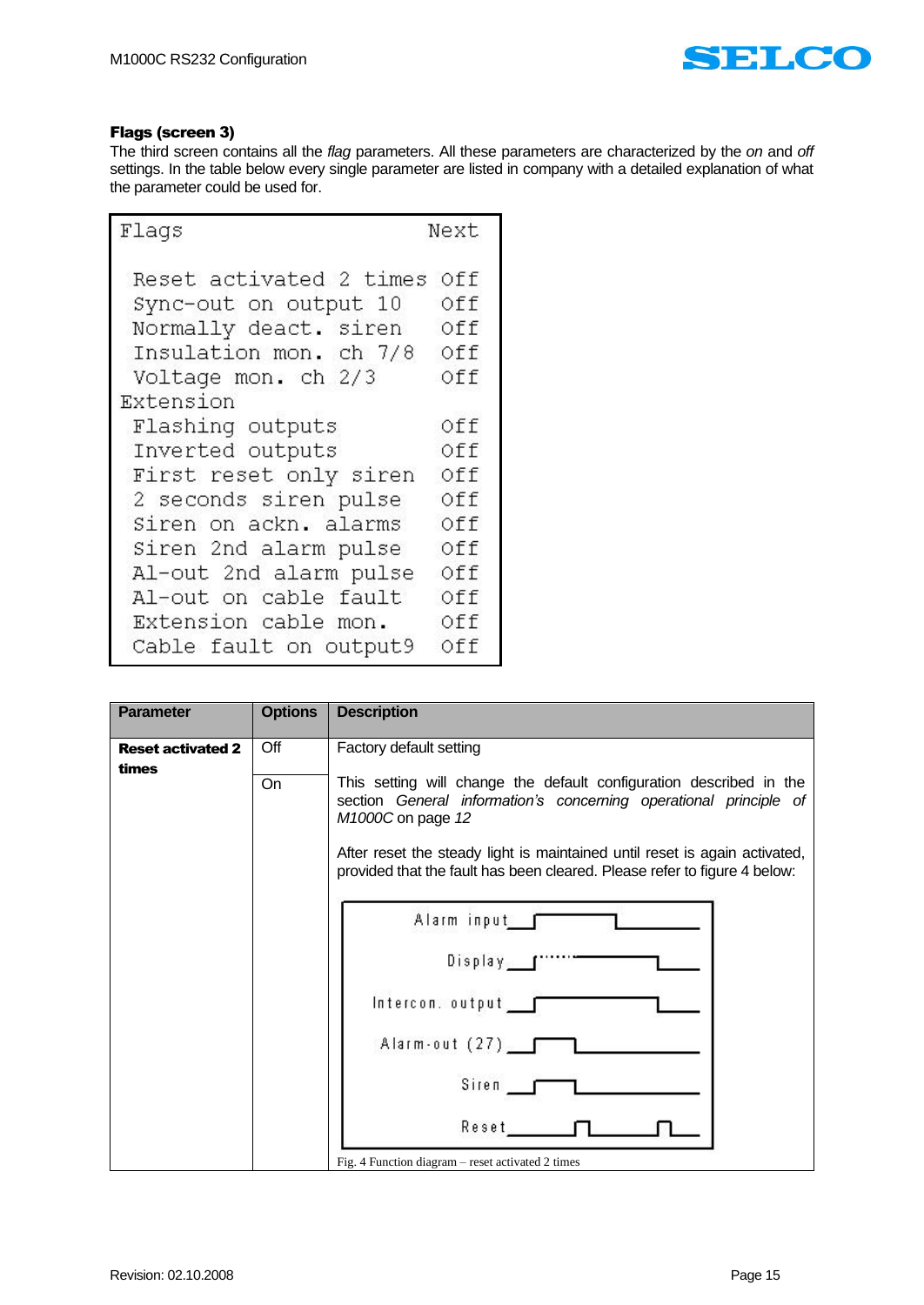

<span id="page-16-2"></span><span id="page-16-1"></span><span id="page-16-0"></span>

| <b>Parameter</b>                       | <b>Options</b>   | <b>Description</b>                                                                                                                                                                      |
|----------------------------------------|------------------|-----------------------------------------------------------------------------------------------------------------------------------------------------------------------------------------|
| <b>Sync-out on</b>                     | $\overline{Off}$ | Factory default setting.                                                                                                                                                                |
| output 10                              | On               | The sync-out function provides the possibility of synchronised LED<br>flashing between multiple M1000 units.                                                                            |
|                                        |                  | The selection of this function disables the default output function of<br>output 10 (terminal 26) on the first unit positioned in a multiple M1000<br>installation.                     |
|                                        |                  | Sync-out has no functional importance other than providing visual<br>continuity. Please refer to figure 7 in the data sheet regarding wiring<br>information.                            |
| <b>Normally deact.</b><br><b>Siren</b> | Off              | Factory default setting. The default operation of the siren is normally<br>energised.                                                                                                   |
|                                        | On               | Selecting On cause the siren relay to operate normally de-energised.                                                                                                                    |
| <b>Insulation mon.</b><br>ch 7/8       | Off              | Factory default setting.                                                                                                                                                                |
|                                        | On               | This selection provides the possibility of getting an alarm on output 7 or<br>8, if the unit calculates a deviation in the insulation resistance between<br>ground and power terminals. |
|                                        |                  | 12/24V DC version:<br>If insulation resistance between ground (terminal 16) and power $\div$<br>(terminal 29) becomes lower than $25kohm \pm 8kohm$ , channel 7 will<br>indicate alarm. |
|                                        |                  | If insulation resistance between ground (terminal 16) and power +<br>(terminal 28) becomes lower than 25kohm $\pm$ 8kohm, channel 8 will<br>indicate alarm.                             |
|                                        |                  | 48/110V DC version:<br>If insulation resistance between ground (terminal 16) and power $\div$<br>(terminal 29) becomes lower than 50kohm ±10kohm, channel 7 will<br>indicate alarm.     |
|                                        |                  | If insulation resistance between ground (terminal 16) and power +<br>(terminal 28) becomes lower than 50kohm ±10kohm, channel 8 will<br>indicate alarm.                                 |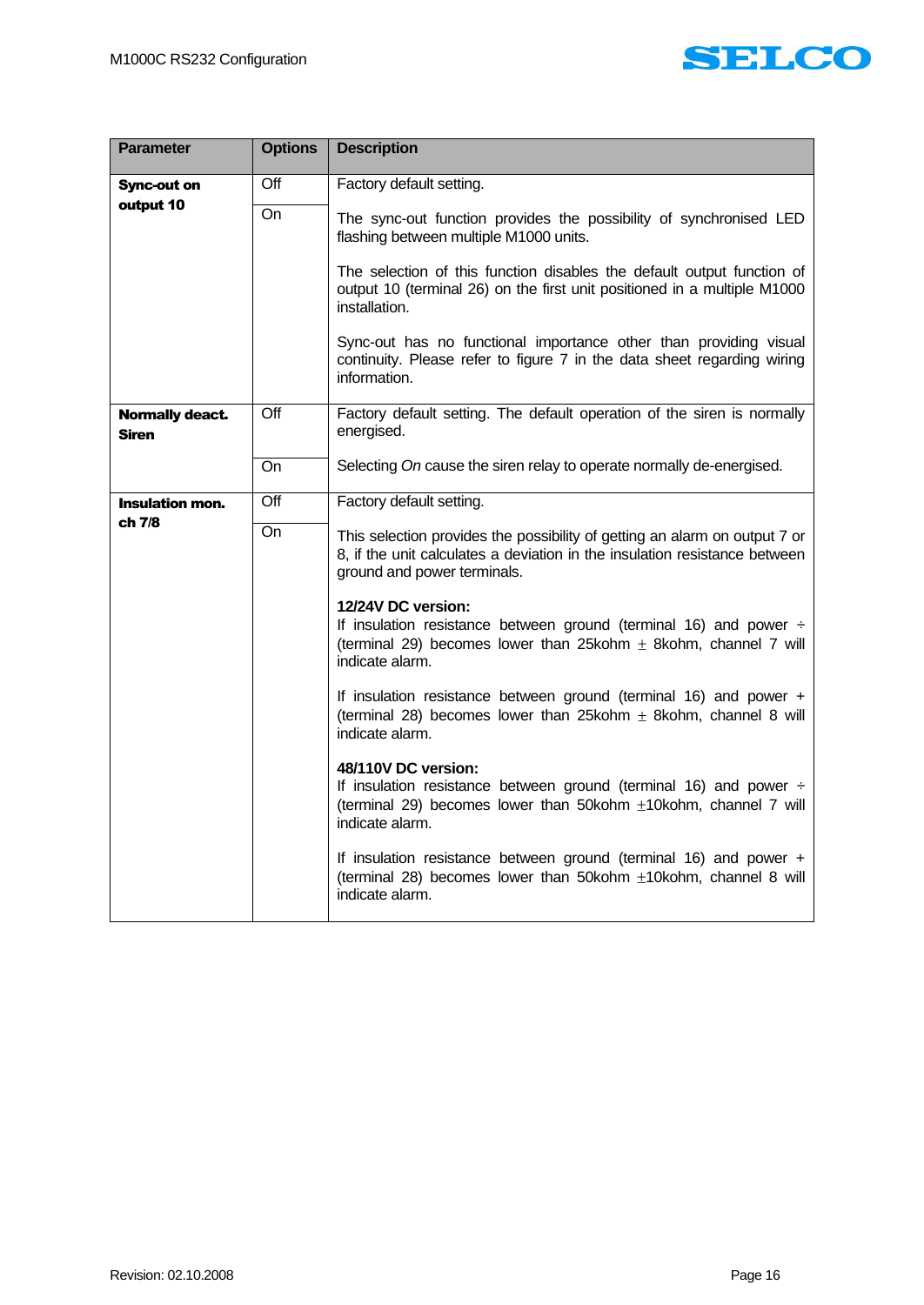

<span id="page-17-0"></span>

| <b>Parameter</b>       | <b>Options</b> | <b>Description</b>                                                       |                                                                                                                                                    |
|------------------------|----------------|--------------------------------------------------------------------------|----------------------------------------------------------------------------------------------------------------------------------------------------|
| Voltage mon. ch<br>2/3 | Off<br>On      | Factory default setting.                                                 | This setting will activate the voltage monitoring. Over voltage alarm is                                                                           |
|                        |                | connected to the unit for this function.                                 | indicated on channel 2, under voltage on channel 3. A resistor must be                                                                             |
|                        |                | calculation method illustrated below in figure 5:                        | The calculation of the resistor sizes is slightly different for the c-version<br>than for the b-version. To find the resistor size, please use the |
|                        |                | $U_U$ = Upper voltage limit.<br>$U_L$ = Lower voltage limit              |                                                                                                                                                    |
|                        |                | <b>B</b> Version                                                         | <b>C</b> Version                                                                                                                                   |
|                        |                | 12V to 48V versions:                                                     | 12V to 24V versions:                                                                                                                               |
|                        |                | $16 \times (U_U - U_L)$<br>R = --------------------                      | 16 x (U <sub>U</sub> - U <sub>L</sub> )<br>R = --------------------                                                                                |
|                        |                | U <sub>L</sub>                                                           | $U_{\perp}$                                                                                                                                        |
|                        |                | 110V versions:                                                           | 48V to 110V versions:                                                                                                                              |
|                        |                | 84,2 x $(U_U - U_L)$<br>$U_{\perp}$                                      | $U_1$                                                                                                                                              |
|                        |                | Fig. 5 calculation of resistor size - voltage                            |                                                                                                                                                    |
|                        |                | Please refer to figure 9 in the data sheet regarding wiring information. |                                                                                                                                                    |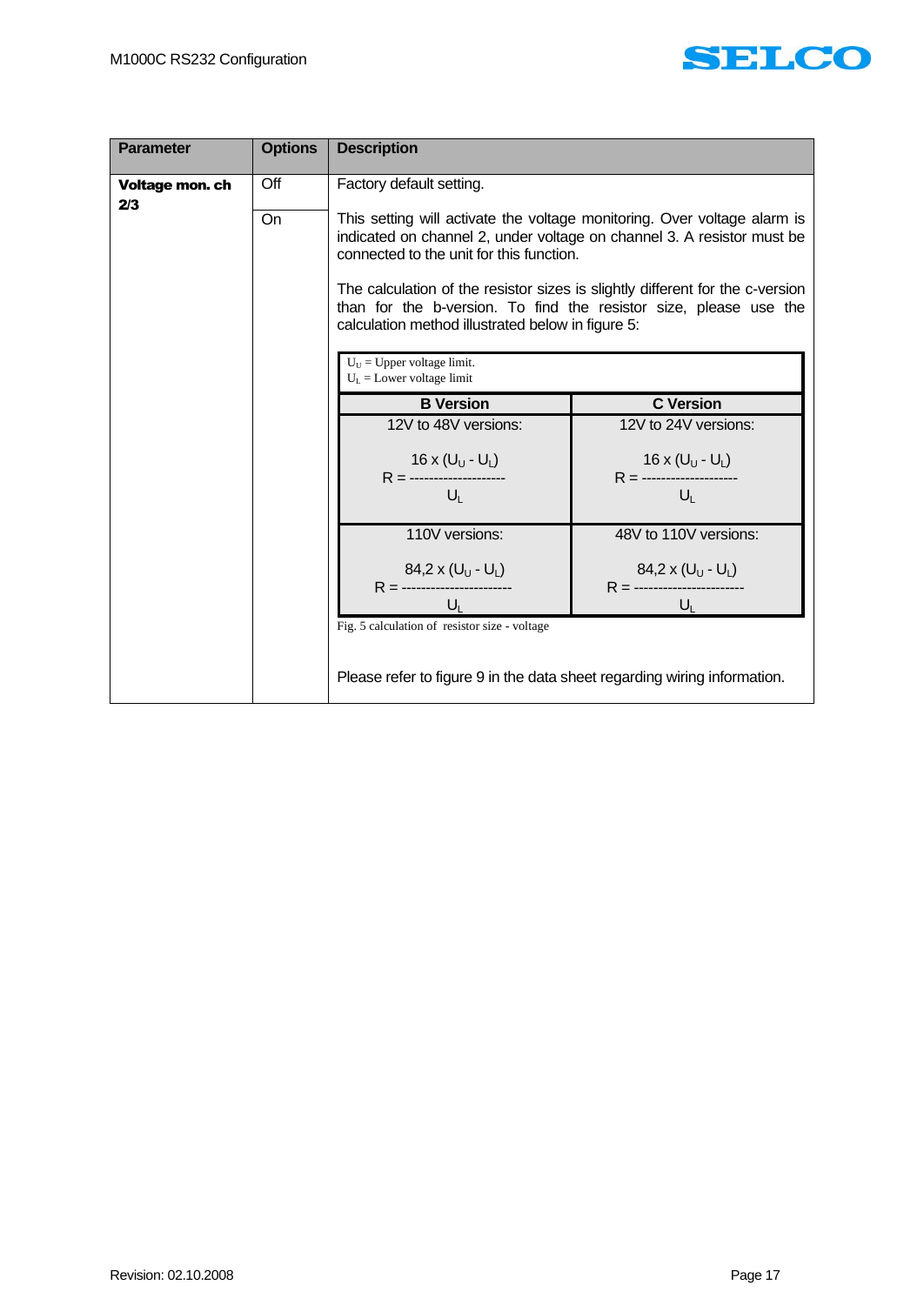

# <span id="page-18-0"></span>Extension (screen 3)

The third screen also contains all the e*xtension* parameters. All these parameters are, like the flag parameters, characterized by the *on* and *off* settings. Please note that these parameters can be used while the unit is configured for dip switch based configuration.

In the table below every single parameter are listed in company with a detailed explanation of what the parameter could be used for.

<span id="page-18-6"></span><span id="page-18-5"></span><span id="page-18-4"></span><span id="page-18-3"></span><span id="page-18-2"></span><span id="page-18-1"></span>

| <b>Parameter</b>        | <b>Options</b>   | <b>Description</b>                                                                                                                                                                                                                                                              |
|-------------------------|------------------|---------------------------------------------------------------------------------------------------------------------------------------------------------------------------------------------------------------------------------------------------------------------------------|
| <b>Flashing outputs</b> | $\overline{Off}$ | Factory default setting.                                                                                                                                                                                                                                                        |
|                         | On               | Output 1-10 will flash in accordance with the display (LED). This<br>function is practical if you need remote indication, using the<br>interconnected outputs.                                                                                                                  |
| <b>Inverted outputs</b> | Off              | Factory default setting.                                                                                                                                                                                                                                                        |
|                         | On               | The interconnected outputs will work opposite the display (LED) on the<br>unit.                                                                                                                                                                                                 |
| <b>First reset only</b> | Off              | Factory default setting.                                                                                                                                                                                                                                                        |
| siren                   | On               | This setting will change the default configuration described in the<br>section General information's concerning operational principle of<br>M1000C on page 12.<br>First time you push the reset button (on front or external positioned) only<br>the siren will be deactivated. |
| 2 seconds siren         | $\overline{Off}$ | Factory default setting.                                                                                                                                                                                                                                                        |
| pulse                   | <b>On</b>        | This setting will change the default configuration described in the<br>section General information's concerning operational principle of<br>M1000C on page 12.<br>The siren relay will only stay active for two seconds. Normally the relay                                     |
|                         |                  | stays active until the first reset.                                                                                                                                                                                                                                             |
| Siren on ackn.          | Off              | Factory default setting.                                                                                                                                                                                                                                                        |
| alarms                  | On               | This setting will change the default configuration described in the<br>section General information's concerning operational principle of<br>M1000C on page 12.                                                                                                                  |
|                         |                  | The siren relay will stay active until the alarm signal is deactivated even<br>if the unit has been reset. The siren relay is normally deactivated by the<br>first reset.                                                                                                       |
| <b>Siren 2nd alarm</b>  | Off              | Factory default setting.                                                                                                                                                                                                                                                        |
| pulse                   | On               | When one of the alarm inputs is activated the normal scenario will<br>occur, except for the siren. The siren will be activated with in a time<br>delay on about 1 second.                                                                                                       |
|                         |                  | If another alarm signal is activated (meanwhile the first alarm input is still<br>active), the siren will stay silent in about1 second and start again. This<br>will occur every time a new alarm is activated.                                                                 |